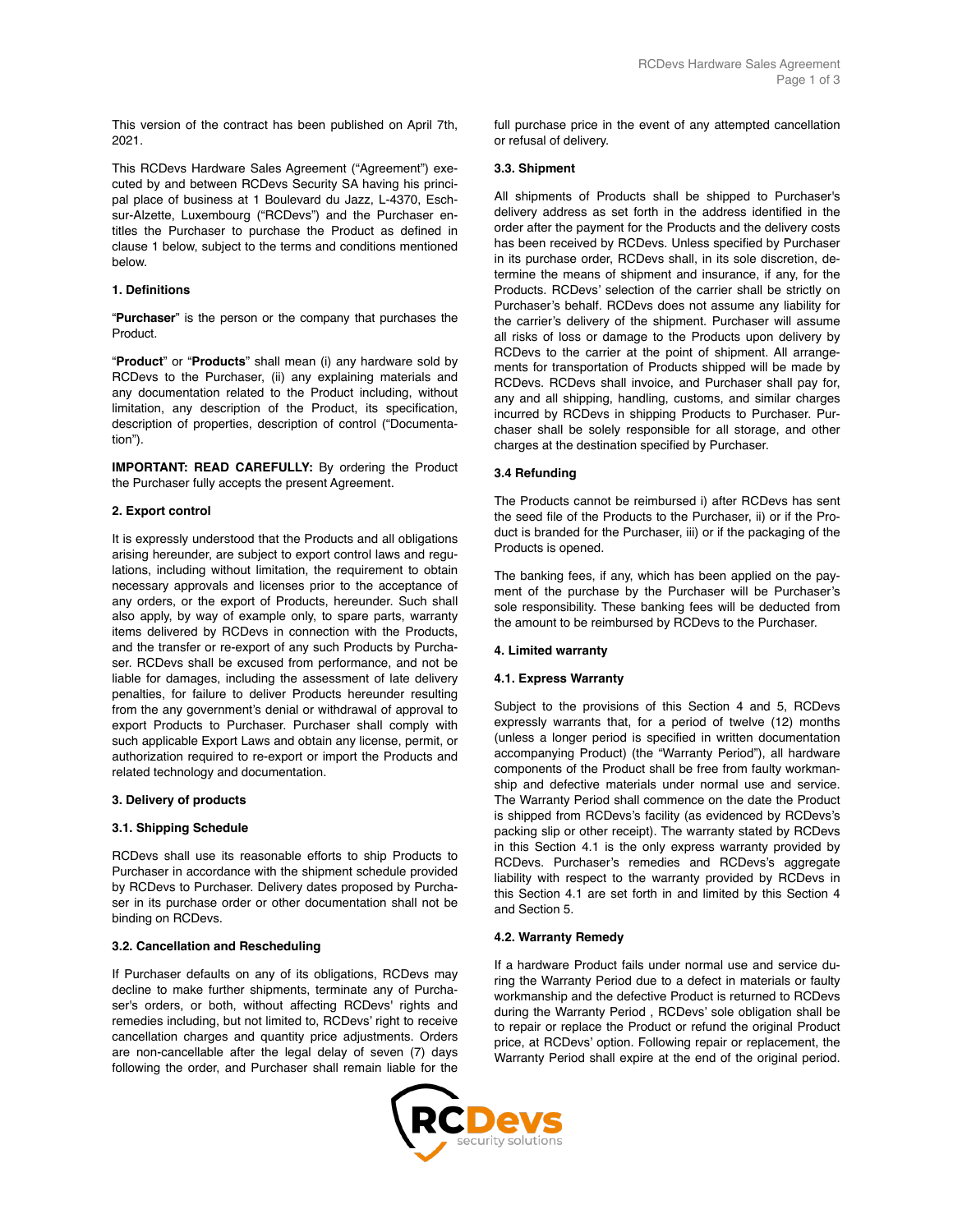All Products and components that are replaced by RCDevs shall become RCDevs' property.

### **4.3. Warranty Conditions**

RCDevs' express warranty is contingent upon Purchaser's payment of the purchase invoice and proper use of the Product, in accordance with any instructions or Documentation provided by or available from RCDevs. RCDevs shall have no obligation under this express warranty unless Purchaser promptly reports the claim. RCDevs' obligations under this warranty are subject to RCDevs examination of the Product and RCDevs' determination to its reasonable satisfaction that the claimed defect or fault actually exists and is not excluded from RCDevs warranty under this Section 4. If RCDevs determines that the Product is not defective or faulty within the terms of the express warranty, Purchaser shall pay for all costs of handling, transportation and repairs at RCDevs' then prevailing repair rates.

## **4.4. Warranty Exclusions**

RCDevs' express warranty shall not apply if the defect or fault is caused by any of the following after shipment by RCDevs: accident, unusual physical, electrical or electromagnetic stress, neglect, misuse, failure of electric power or environmental controls, fire or other act of God, Purchaser's failure to maintain the Product in accordance with RCDevs' specifications, abuses to the Product other than ordinary use, modifications by Purchaser, alterations or repairs by a party other than RCDevs (unless specifically authorized by RCDevs in writing). This express warranty will be rendered void if RCDevs' serial numbers, warranty data or quality assurance decals on the Product are removed or altered.

### **4.5. Warranty Limitations**

RCDevs' express warranty is strictly for the benefit of Purchaser and does not extend to any third party.

### **4.6. Disclaimer**

THE EXPRESS WARRANTIES OF RCDEVS STATED IN SECTION 4.1 ARE IN PLACE OF ALL OTHER WARRAN-TIES, EXPRESS OR IMPLIED, INCLUDING WITHOUT LIMI-TATION THE IMPLIED WARRANTIES OF MERCHANTABILI-TY, FITNESS FOR A PARTICULAR PURPOSE, NON-IN-FRINGEMENT OF THIRD PARTY RIGHTS AND THE WAR-RANTIES ARISING OUT OF COURSE OF DEALING OR USAGE OF TRADE. THE EXPRESS OBLIGATION OF RC-DEVS STATED IN SECTION 4.2 REPLACES ANY OTHER LIABILITY OR OBLIGATION OF RCDEVS ARISING OUT OF OR IN CONNECTION WITH THE DELIVERY, USE OR PER-FORMANCE OF THE PRODUCTS. RCDEVS DOES NOT INSURE THE SECURITY PROVIDED BY THE PRODUCTS, NOR DOES IT WARRANT AGAINST IMPROVEMENTS IN THE TECHNICAL ARTS THAT MAY RENDER THE PRO-DUCTS INEFFECTIVE OR OBSOLETE.

### **5. Limitation of liability**

TO THE MAXIMUM EXTENT PERMITTED BY APPLICABLE LAWS, IN NO EVENT SHALL RCDEVS, HIS OFFICERS, EMPLOYEES AND/OR LICENSE PROVIDERS BE HELD LIABLE FOR ANY LOST PROFIT, REVENUE, SAVINGS OR SALES, OR FOR COSTS EXPENDED TO PROCURE SPARE GOODS OR SERVICES, FOR PROPERTY DAMAGE, PER-SONAL DAMAGE, LOSS OF USE, BUSINESS INTERRUP-TION, LOSS OF BUSINESS INFORMATION OR FOR ANY SPECIAL, DIRECT, INDIRECT, INCIDENTAL, ECONOMIC, COVERING, CRIMINAL, SPECIAL OR CONSEQUENTIAL DAMAGE, CAUSED IN ANY MANNER WHATSOEVER, WHETHER ARISING FROM A CONTRACT, NEGLIGENCE OR OTHER FACT ESTABLISHING THE OCCURRENCE OF LIABILITY, INCURRED DUE TO THE USE OF OR IMPOSSI-BILITY TO USE THE HARDWARE, EVEN IN THE EVENT THAT RCDEVS HAS BEEN NOTIFIED OF THE POSSIBILITY OF SUCH DAMAGE. BECAUSE CERTAIN JURISDICTIONS AND CERTAIN LAWS DO NOT PERMIT THE EXCLUSION OF LIABILITY BUT MAY ALLOW THE LIMITATION OF LIABI-LITY, THE LIABILITY OF RCDEVS, HIS OFFICERS, HIS EM-PLOYEES IN SUCH CIRCUMSTANCES SHALL IN NO EVENT EXCEED AN AMOUNT EQUAL TO FIVE HUNDRED (500) EUROS.

### **6. Applicable law**

This Agreement shall be governed by and construed in accordance with the Luxembourg law. The Purchaser expressly agrees that exclusive jurisdiction for any claim or dispute with RCDevs or relating to any Product purchases resides in Luxembourg and he further agrees and expressly consents to the exercise of the personal jurisdiction in courts of competent jurisdiction in Luxembourg in connection with any such dispute or claim.

# **7. General provisions**

If any provision of this Agreement is invalid or unenforceable, this shall not affect the validity of the remaining provisions of the Agreement. Those shall remain valid and enforceable under the terms and conditions stipulated herein.

This Agreement between the Purchaser and RCDevs represents the single and entire Agreement applying to the Product and completely supersedes any prior agreement, representations, negotiations, obligations, reports, or advertisement of information related to the Product.

The Parties undertake obligations, that any and all business and other facts, information, solutions or data which are characteristic to one or both of the Parties and of which disclosure to the public or of which acquisition or use by unauthorized persons are likely to hurt or imperil the rightful financial, economic or market interests of the Parties - provided the given Party has taken all of the necessary steps to keep such information confidential - shall be treated as business secret by the Parties and none of the Parties are authorized to release business secrets to third parties.

### **8. Confidentiality**

The Parties undertake obligations, that any and all business and other facts, information, solutions or data which are characteristic to one or both of the Parties and of which disclosure to the public or of which acquisition or use by unauthorized